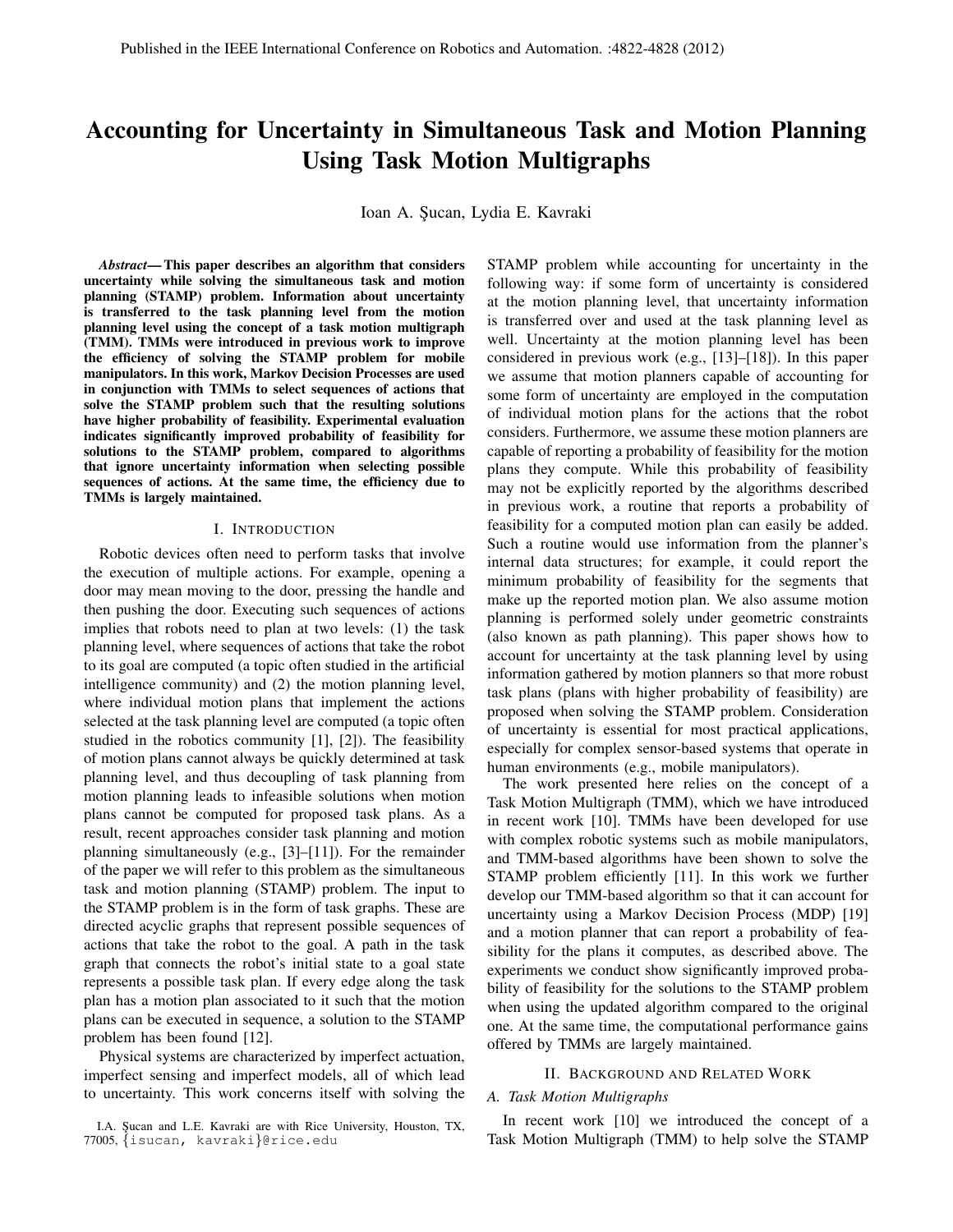problem for mobile manipulators. TMMs lead to increased efficiency because they encode the information from the input task graph as well as information about the robot hardware. In particular, TMMs encode the possible choices of hardware components to use when performing an action (e.g., an arm, or more generally, any set of joints), which corresponds to different motion planning options (different state spaces to plan in). TMMs thus enable motion planners to compute solutions in lower dimensional spaces when possible, which is especially useful for complex robots such as mobile manipulators, and allow for the computation of task plans that consider the progress of motion planners. For convenience, we include a brief definition for TMMs [10] and an efficient TMM-based algorithm we developed [11] for solving the STAMP problem.

*Definition:* A *task motion multigraph* (TMM) is a directed acyclic multigraph  $G_M = (V_M, E_M)$  such that:

•  $V_M = \{v \mid Q(v) \subset \mathcal{X}\}\$ is a finite set of vertices. Every vertex v is associated with a set of robot states  $Q(v) \subseteq \mathcal{X}$ , where X is the full state space of the robot;  $Q(v)$  can be explicitly specified as a set of states or implicitly specified in a manner that allows sampling.

•  $E_M$  is a finite multiset of edges representing all the motion planning options between all pairs of nodes  $(v_i, v_j) \in$  $V_M \times V_M$ . For a pair of nodes  $(v_i, v_j)$  there may be multiple edges  $E_{i,j} = \{e \mid e$  connects  $v_i$  to  $v_j\} \subseteq E_M$  that represent planning options between  $v_i$  and  $v_j$ . The elements of  $E_{i,j}$ differ by the state space along which motion plans are to be computed. Given an edge  $e \in E_{i,j}$ , the state space used for planning is denoted as  $Space(e)$ . Motion plans along an edge  $e \in E_{i,j}$  must start at a state  $x \in Q(v_i)$ , end at a state  $x' \in Q(v_j)$  and lie in  $Space(e)$ .

*Algorithm:* The concept of a TMM was utilized to develop an efficient algorithm (Algorithm 1) for solving the STAMP problem [11]. This algorithm consists of roughly two parts: (1) proposing a sequence of actions that can take the robot to its goal (the *SelectPossibleTaskPath()* function) [line 2] and (2) computing a motion plan for an action along the proposed sequence [lines 3,4], or, if such a motion plan is not found, using a randomized process to attempt the computation of a different motion plan [lines 6,7].  $\Delta t$  is the amount of time spent computing a motion plan at each attempt (repeated attempts continue from where the planner has left off).

|     | <b>Algorithm 1 TMM-Computation</b> ( $G_M = (V_M, E_M)$ )                            |
|-----|--------------------------------------------------------------------------------------|
|     | 1: while $time spent < MaxT$ do                                                      |
| 2.5 | $P \leftarrow$ SelectPossibleTaskPath( $G_M$ )                                       |
| 3:  | $edge \leftarrow$ SelectEdgeFromPath(P)                                              |
| 4:  | $(\text{edge}', \text{sol}) \leftarrow \text{TMM-MotionPlan}(\text{edge}, \Delta t)$ |
| 5:  | <b>if</b> $sol = \text{nil}$ then                                                    |
| 6:  | $nextEdge \leftarrow SelectEdge(E_M, edge)$                                          |
| 7:  | $(edge', sol) \leftarrow \text{TMM-MotionPlan}(nextEdge, \Delta t)$                  |
| 8:  | <b>if</b> sol $\neq$ nil <b>then</b>                                                 |
| 9:  | $\text{RecordSolution}(edge', sol)$                                                  |
| 10: | <b>if</b> HaveSolution( $G_M$ ) then                                                 |
| 11: | <b>return</b> ExtractSolution( $G_M$ )                                               |
|     | $12:$ return $nil$                                                                   |
|     |                                                                                      |

#### *B. Considering Uncertainty in Motion Planning*

Algorithms that consider uncertainty at the motion planning level can be separated into two categories: ones that plan in the state space and ones that plan in the belief space.

*1) Planning in the State Space:* Algorithms that plan in the state space build upon already proven sampling-based algorithms such as the Probabilistic Roadmap (PRM) [20], and estimate probabilities of feasibility for segments that make up solution paths. Techniques that plan in the state space can consider different types of uncertainty. For example, uncertainty in sensing (e.g., [13], [14]) and uncertainty in actuation (e.g., [15], [16]) can be considered separately. Nevertheless, considering both uncertainty in sensing and uncertainty in actuation is possible (e.g., [17]).

Missiuro and Roy present a modified version of PRM that can account for uncertainty in the representation of the environment [13]. It is assumed that the vertices that make up the sensed obstacles in the environment are represented using Gaussian probability distributions, and uncertainty in the robot state is ignored. Alterovitz et al. present another modification of PRM which they call the Stochastic Roadmap Method (SMR) [15]. Their approach assumes a stochastic model of motion and is applied for of a system that accepts a finite set of controls.

*2) Planning in the Belief Space:* Another approach for considering uncertainty at the motion planning level is to plan in the belief space. A point in the belief space consists of the parameters necessary to represent a probability distribution for a point in the state space. For example, Gaussian models of probability or sets of particles can be used to approximate the belief state.

An approach similar in implementation to planning in the state space is the Belief Roadmap [21], which can consider uncertainty in state information. The idea behind this approach is to run PRM in the belief space. Points in the belief space are Gaussian probability distributions. To construct a roadmap in this space, Prentice and Roy [21] sample the means of the belief states — which are in fact elements of the state space — and factorize the covariance matrices in a manner that affords computational savings.

#### *C. Considering Uncertainty in Task and Motion Planning*

The work closest related to ours is by Kaelbling and Lozano-Pérez [22], where both task planning and motion planning are performed, but uncertainty information is propagated as a belief at the task planning level only. Works that employ Partially Observable Markov Decision Processes (POMDPs) (e.g., [23]) are also related, in the sense that such approaches could also be used to model uncertainty at the task planning level.

# III. CONSIDERING UNCERTAINTY IN TASK AND MOTION PLANNING USING TMMS

The probability of a robot successfully executing a task depends on both the sequence of actions the robot performs and on the hardware components the robot uses for each action. For example, a robot executing actions that take it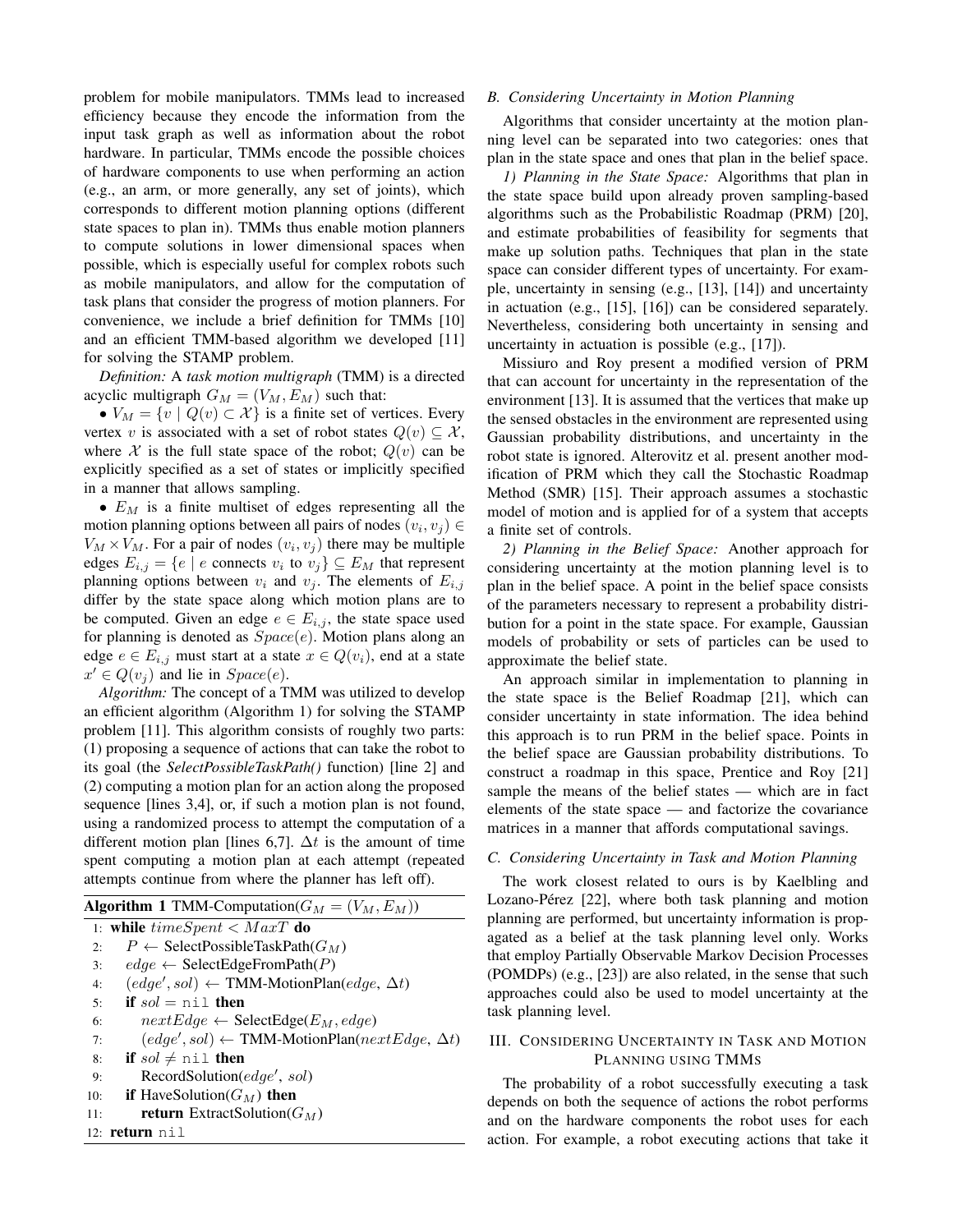through an empty environment may have more difficulty in localization when compared to a robot that executes actions that take it around corners and walls. At the same time, different actuators have different abilities in terms of following planned paths, and the set of actuators used determines the state spaces in which motions are planned. As such, the information that TMMs include, i.e., the possible sequences of actions that lead to the goal and the state spaces that could potentially be used to plan motions for those actions, directly affects a robot's capability to address uncertainty issues. For this reason, our previously introduced TMM-based framework is a natural choice for considering uncertainty at the task planning level. An added benefit of using TMMs is the increased efficiency for solving the STAMP problem, as demonstrated in our previous work [11].

As mentioned in Section II, Algorithm 1 consists of roughly two steps, the first of which proposes a possible sequence of actions that takes the robot to its goal (the *SelectPossibleTaskPath()* function) [line 2]. In our previous work, *SelectPossibleTaskPath()* was based on an assignment of costs to edges and Dijkstra's algorithm for shortest paths [10], [11]. In this work, the use of Dijkstra's algorithm is replaced by the use of Markov Decision Processes (MDPs) [19] and value iteration. MDPs provide a formal framework for considering probabilities that would otherwise be inserted in an ad-hoc way in the cost function used by Dijkstra's algorithm. Because we are using motion planners capable of reporting a probability of feasibility for their reported solutions, the implementation of *SelectPossibleTaskPath()* can use the value of those probabilities to propose sequences of actions that have a higher probability of feasibility. Furthermore, a user can additionally specify uncertainty information specific for edges of the TMM (e.g., the probability of a particular hardware component being able to follow a given path).

#### *A. Markov Decision Processes*

A Markov Decision Process (MDP) is a 4-tuple  $(S, A, T, R)$ , where:

- $S$  is the set of states the robot could be in.
- A is the set of actions the robot can perform in order to move between states.
- $T : S \times A \rightarrow 2^S$  is a transition function indicating the probabilities of transition between states;  $T(s, a, s')$  is the probability of transitioning from state  $s$  to state  $s'$ under action  $a$ . Time is discretized, and at every step the robot takes, the transition function is evaluated to determine which state the robot reaches.
- $R: S \times A \rightarrow \mathbb{R}$  is a reward function;  $R(s', a)$  is the reward the robot receives if it reaches state  $s'$  after performing action a. This reward is usually discounted over time using a parameter  $\gamma$ .

Often, the sets  $S$  and  $A$  are assumed to be finite. The solution to an MDP is a policy  $\pi : S \to A$  which specifies what the optimal action is for every state the robot could be at. The notion of optimality is defined in terms of maximizing rewards:

$$
\pi(s) = \arg \max_{a} \sum_{s'} T(s, a, s') (R(s', a) + \gamma V(s'))
$$
  

$$
V(s) = \sum_{s'} T(s, \pi(s), s') (R(s', \pi(s)) + \gamma V(s')),
$$

where  $\gamma$  is the discount factor for the MDP. This factor has the effect of diminishing the value of rewards the further they are in the future.

Typical algorithms that find the optimal policy for an MDP are policy iteration and value iteration [19].

# *B. Construction of an MDP for Finding Robust Task Plans*

Given the information from a TMM  $G_M = (V_M, E_M)$ at a particular time, an MDP  $(S, A, T, R)$  is constructed as follows:

•  $S = V_M \cup \{Fall\}$ ; the vertices in the TMM become states in the MDP, and an additional state  $(Fail)$  that corresponds to catastrophic failure is added.

•  $A = \bigcup_{e \in E_M} Space(e)$ ; all the state spaces that could be used for planning are considered actions in the MDP.

• The MDP state transition function  $T$  is defined as follows. For every edge  $e = (s, s') \in E_M$ :

$$
T(s, Space(e), s') = m(e) \cdot \begin{cases} p & \text{if sol} \\ h \cdot \frac{1}{1+t} & \text{if not sol,} \end{cases}
$$

 $T(s, Space(e), Fail) =$ 

$$
\sum_{s' \in \{s' | (s, s') \in E_M\}} (1 - T(s, Space(e), s')) \tag{2}
$$

where  $m(e)$  can be used to model uncertainty sources that are known before the computation of motion plans,  $p$  is the maximum probability of feasibility of a motion plan found while planning along e (in the state space  $Space(e)$ ), t is the amount of time spent planning motions for edge  $e$ , and sol is a flag indicating whether any motion plans have been found for edge  $e$ . If sol is true, a value of  $p$  is available. If sol is false, we consider the probability of feasibility to be proportional to the amount of time already spent planning and a model specific constant h. At  $t = 0$  (i.e., no planning was yet performed)  $T(s, Space(e), s') = m(e) \cdot h$ . In this work we consider even chances for finding a solution ( $h =$  $\frac{1}{2}$ ), and  $m(e)$  was set in accordance with  $Space(e)$ : when  $\overline{Space}(e)$  corresponds to an arm,  $m(e)$  is higher than when  $Space(e)$  corresponds to a mobile base.

Because the probabilities of outgoing transitions from a particular state under a particular action do not necessarily sum up to 1, the transition function needs to also be normalized before use, but this is automatically handled by our implementation of value iteration.

The transition function brings information from the motion planning level to the task planning level and thus allows Algorithm 1 to make use of it. Intuitively, for every edge in the TMM, there exist two corresponding transitions in the MDP. The first transition represents moving to the desired state and the second transition represents failure. The probability of the desired transition depends on the state space of the system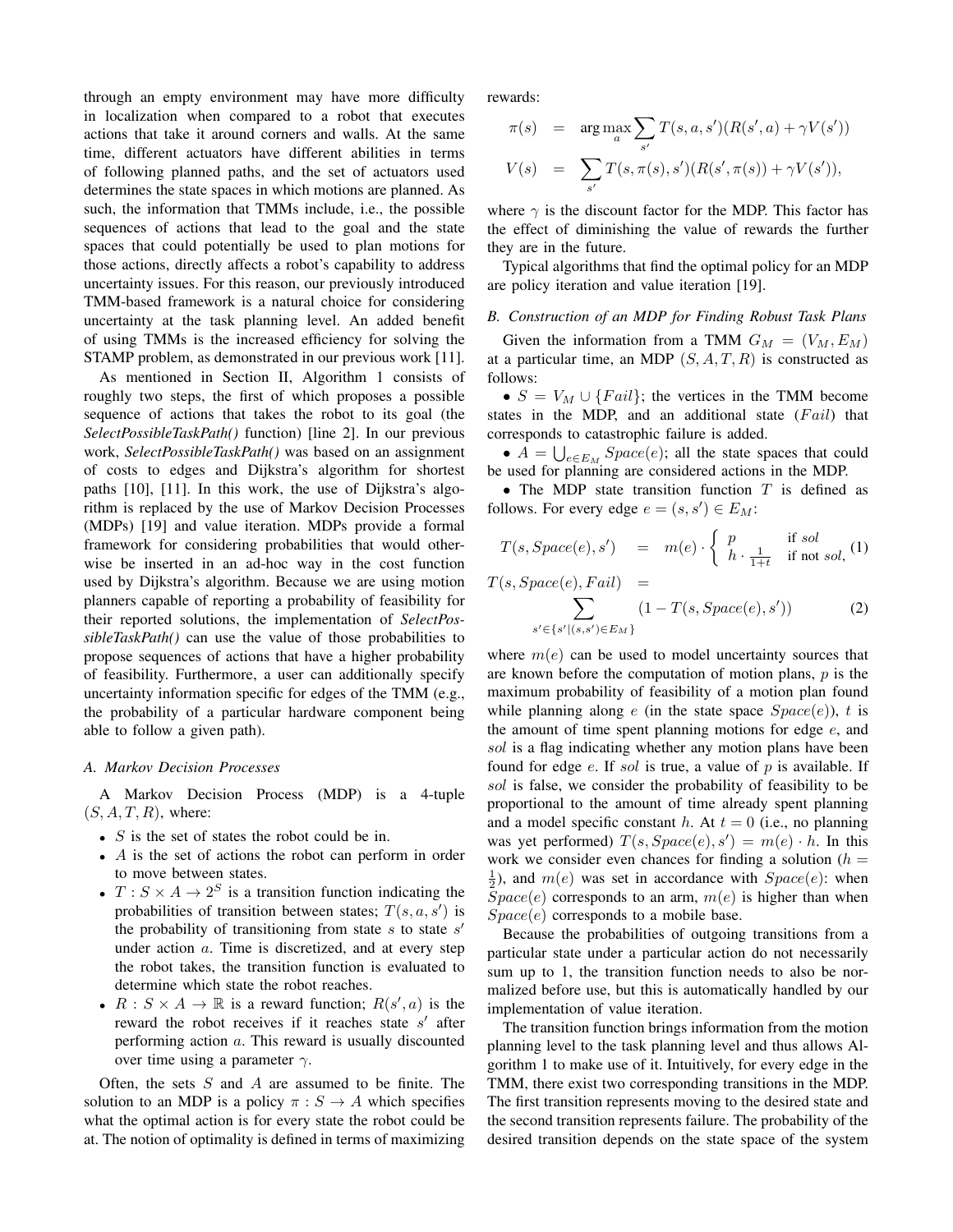(given by  $m(e)$ ) and the computed motion plan (given by p) when such a plan is found. If motion plans do not yet exist for the edge  $e$ , a probability of feasibility that decreases as computation time increases is assumed.

• The reward function  $R$  of the MDP is defined such that:

$$
R(Fail, \cdot) = -10000 \qquad \text{// large negative value (3)}
$$
  
\n
$$
R(s, a) = \begin{cases} R^{0}(s, a) \cdot d & \text{if sol} \\ -\xi \cdot dim(a) & \text{if not sol} \end{cases}
$$
  
\n
$$
d = \begin{cases} dim(\mathcal{X}) - dim(a) & \text{if } p > P_C \\ dim(a) & \text{otherwise} \end{cases}
$$
  
\n
$$
R^{0}(s, a) = \beta \cdot \left( \frac{1}{1 + e^{-\alpha \cdot (p - P_C)}} - \frac{1}{2} \right),
$$

where  $X$  is the full state space of the robotic system,  $\alpha$ ,  $\beta$ ,  $\xi$  are scaling factors,  $a = Space(e)$ , p is the maximum probability of feasibility of a motion connecting  $s$  to  $s'$ , sol is a flag that indicates whether any motion plan connecting  $s$ to  $s'$  (irrespective of the state space) has been found and  $P_C$ is a trust threshold. Explanations for these variables follow.

The intention of the reward function is to penalize actions that are not desirable and to reward ones that are. At first, no probabilities are known for any of the actions in the TMM. In this case, the only reasonable approach is to consider a small penalty for each action in the corresponding MDP, so that we avoid a bias towards long policies.



Fig. 1. Value of  $R^0(\cdot, \cdot)$  function used in defining rewards for  $P_C = 0.5$ ,  $\xi = 0.05, \alpha = 10$  and  $\beta = 1000$ .

When a motion plan is found for a particular edge in the TMM, the probability of that motion plan can either be sufficiently high and then including the corresponding MDP transition in the followed task path is desirable, or it is a low probability and the corresponding MDP transition should be avoided. The distinction is made using the user defined trust threshold  $P_C$ : edges that have  $p > P_C$  will yield a reward that is positive, while ones that have  $p < P_C$ will yield a negative reward;  $\alpha$  and  $\beta$  are positive factors. A representation of the  $R^0$  function is shown in Figure 1.  $\beta$  sets the scale of the returned rewards: the value of  $R^0$  is always in the range  $\left(-\frac{\beta}{2}, \frac{\beta}{2}\right)$ .  $\alpha$  regulates how fast the value of  $R^0$  reaches its asymptotes. The higher the value of  $\alpha$ , the closer  $R^0$  is to a step function.  $P_C$  is a key parameter, as it determines whether the reward is positive or not. When a probability  $p$  is not available (because a solution has not yet been found), the reward achieved by the edge is considered

to be a small negative value, and the  $\xi$  positive factor is used for scaling.

In this work, the discount factor  $\gamma$  for the constructed MDP is always set to 0.95. The constants for the definition of the reward functions are  $P_C = 0.5, \xi = 0.05, \alpha = 10$  and  $\beta = 1000; m(e)$  was set to 0.99 when  $Space(e)$  corresponds to an arm, to 0.90 when  $Space(e)$  corresponds to the base and to 0.75 otherwise.

The values mentioned here are by no means fixed. For practical applications, these values can be tuned. The intention in this work is only to show that TMMs can easily be used to consider uncertainty at task level. The values selected, as well as the MDP construction model, already lead to results supporting this point, without further tuning.

### *C. Using MDPs in the TMM Algorithm*

Given an MDP constructed as shown above, value iteration is executed to find the optimal policy. Let  $\pi : S \to A$  be the optimal policy. The optimality in this case is with respect to the arbitrary reward model described above. As such, the use of value iteration could be replaced by faster approximating algorithms. The sequence of states  $s_0, s_1, \ldots, s_k$  is extracted from the MDP such that  $s_0$  is the MDP state that corresponds to the root of the TMM,

$$
s_{i+1} = \max_{s' \in S} (T(s_i, \pi(s_i), s') \cdot R(s', \pi(s_i))),
$$

and  $s_k$  corresponds to a goal state in the TMM (a goal is always reachable because the TMM is acyclic). The sequence of states above is used to produce a sequence of possible actions that take the robot from the root of the TMM to one of the goals. This computation replaces the call to Dijkstra's algorithm in Algorithm 1 [line 2].

#### IV. EXPERIMENTAL RESULTS

We compare the original version of Algorithm 1 [11] to the version that uses MDPs described in this work. We use a simulation of the Willow Garage PR2 (a mobile manipulator) as the robotic system for testing our approach. For the construction of TMMs from input task graphs we assume every motion planning action can be performed using any combination of the state spaces that correspond to the base, the left arm and the right arm of the PR2.

# *A. Source of Uncertainty*

To be able to construct the MDP as described in Section III-B, a probability of feasibility needs to be determined for every motion plan computed as part of solving the STAMP problem. Ideally, we should use a motion planner that considers some form of uncertainty and reports the probability of feasibility for computed plans, as described in Section I. To simplify our implementation, we used a sampling-based planner that was readily available but does not report uncertainty, and we assigned a probability of feasibility to the computed motion plan in a subsequent step.

For the experiments shown in this section, a simple model of uncertainty was assumed: the probability of feasibility of a particular robot state depends on the robot's position in the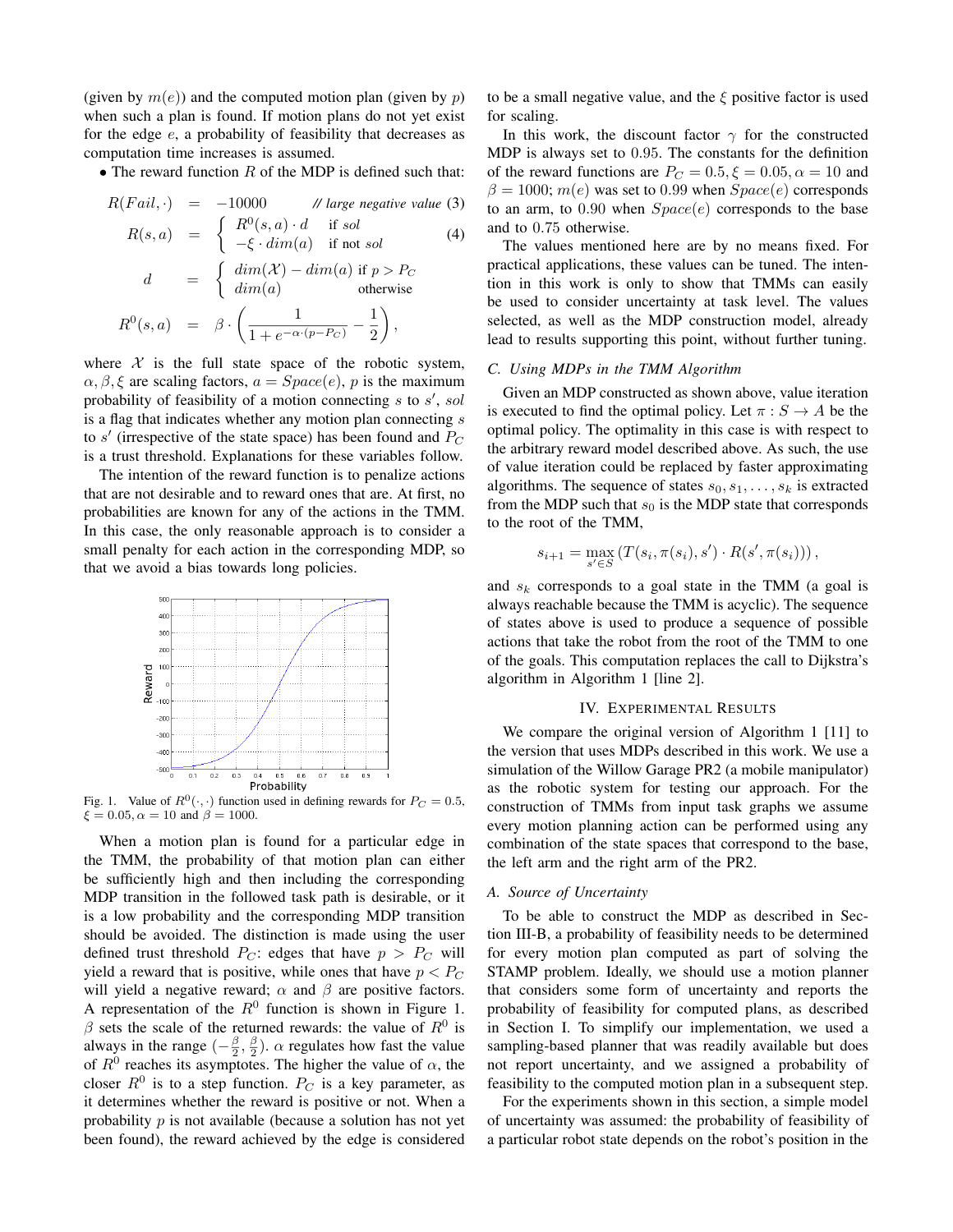ground plane at that state. The probability of feasibility is depicted in Figures 2, 3, 4 and 5 as levels of gray that vary from 0.1 (almost black, high uncertainty) to 1.0 (white, no uncertainty). The value of the intensity of the gray area that corresponds to a particular robot state is considered to be the probability of feasibility for that state. For Figures 2, 3 and 5, the gray levels depend on the distance to walls, thus mimicking a simplistic model of uncertainty in localization. This source of uncertainty is merely an example and many different sources of uncertainty could be used. For example, the environment in Figure 4 shows an arbitrary distribution of areas with high uncertainty.

When a motion planner computes a plan, that plan is projected to the ground plane and the intensity of the darkest spot the plan touches is considered to be the probability of feasibility of that plan. The values computed for this source of uncertainty are not intended to be realistic. Their purpose is to serve as proof of concept and emphasize the fact that using information about uncertainty at the task planning level improves the probability of feasibility of the final solution.

The probability of feasibility for a solution to the STAMP problem is defined to be:

$$
prob = \frac{\sum_{u} Prob(u) \cdot Length(u)}{\sum_{u} Length(u)},
$$

where  $u$  stands for the individual motion plans that make up the STAMP problem solution,  $Prob(u)$  represents the probability of feasibility reported by the motion planner for plan u and  $Length(u)$  represents the length of that plan.

### *B. Experimental Setup*

Algorithm 1 is updated as indicated in Section III and executed on the environments shown in Figures 2, 3, 4 and 5. Each figure consists of two sides: the left side is a representation of the environment and the right side is a representation of the input task graph [10]. The black dot at the bottom-left of each picture represents the scale of the robot within the environment. The environment in Figure 2 is very small and very simple; it is a motivating example for considering uncertainty at the task level as well. The environment in Figure 3 has a large open area that does not provide good localization information. The same environment is presented in Figure 4, but with a different distribution of areas with high uncertainty. In both Figure 3 and Figure 4, the shorter sequence of actions takes the robot through areas with low probabilities of feasibility. This environment is chosen to show that the algorithm presented in this work can detect this fact and choose the longer route, which has higher probability of feasibility. All individual motion plans are fast to compute. For comparison, we include the environment in Figure 5, which is fairly cluttered and individual motion plans are significantly slower to compute, but good localization information is available throughout the environment.

For all environments, the vertices of the task graphs require motion planning for both the robot's base and its arms, as we had done in previous work [11]. However, the model of uncertainty we assumed does not affect arm motions. As such, the results presented reflect the value of accounting for uncertainty in base motion only. The difference in probability of success would be larger if considering uncertainty in arm motion as well.

For experiments presented in this section, all values are averaged over 30 runs, and the motion planner used is RRT-Connect [24] from OMPL [25] (although different types of motion planners could be used for each edge in the TMM). The results are shown in Tables I, II, III and IV. Each table shows the amount of time spent planning motions ("time"), the amount of memory consumed by exploration data-structures ("mem"), the length of the produced solution ("length"), the amount of time spent in calls to *SelectPossibleTaskPath()* ("pct") and the probability of feasibility for the complete task plan ("prob"). These values are shown for our previously described algorithm [11] (rows marked by "Dij.") and for the new algorithm (rows marked by "MDP"). For each of the reported measurements, the method that performed better is shown in bold face. The results are shown for different parameters  $\Delta t$  (used in Algorithm 1).

#### *C. Discussion of Results*

Figure 2 shows a very simple problem where the robot has two options: move directly to the goal (from "ROOT" to "r2") in one single action, or take two additional actions, so that dark areas are avoided. In the process of the computation using Dijkstra's algorithm, the shortest path is the only one considered, the motion plan between "ROOT" and "r2" is trivial to find, and the problem is solved. When using MDPs, the direct solution is computed at first. However, the probability of feasibility for the motion plan connecting "ROOT" to "r2" is computed to be 0.1, which is less than  $P_C$ . This makes the reward of moving to "r2" directly very low, so the subsequently proposed sequences of actions extracted using MDPs are via regions "r0" and "r1". The probabilities of feasibility for the corresponding motion plans are higher. Table I shows the values of the collected measurements. Rows indicated by "Dij." correspond to the use of Dijkstra's algorithm in Algorithm 1 and rows indicated by "MDP" correspond to the use of MDPs, as explained in Section III. The probability of feasibility when using MDPs is much larger than when using Dijkstra's algorithm. Additionally, the execution of Dijkstra's algorithm is much faster than value iteration (the "pct" column), and the memory consumption is slightly increased when using MDPs. All these results are expected, just as is the fact that the length of the computed task solutions is higher for MDPs. The differences are small in this particular experiment because of the small scale of the environment.

The "Office1" environment shows the benefit of using MDPs. As shown in Table II, the probability of feasibility when using MDPs is significantly higher, as the algorithm avoids the darker areas and follows the longer task path (via "r7"). The actual value for the probability of feasibility is still low even for the experiments using MDPs. The reason for these low values is the non-physical model of uncertainty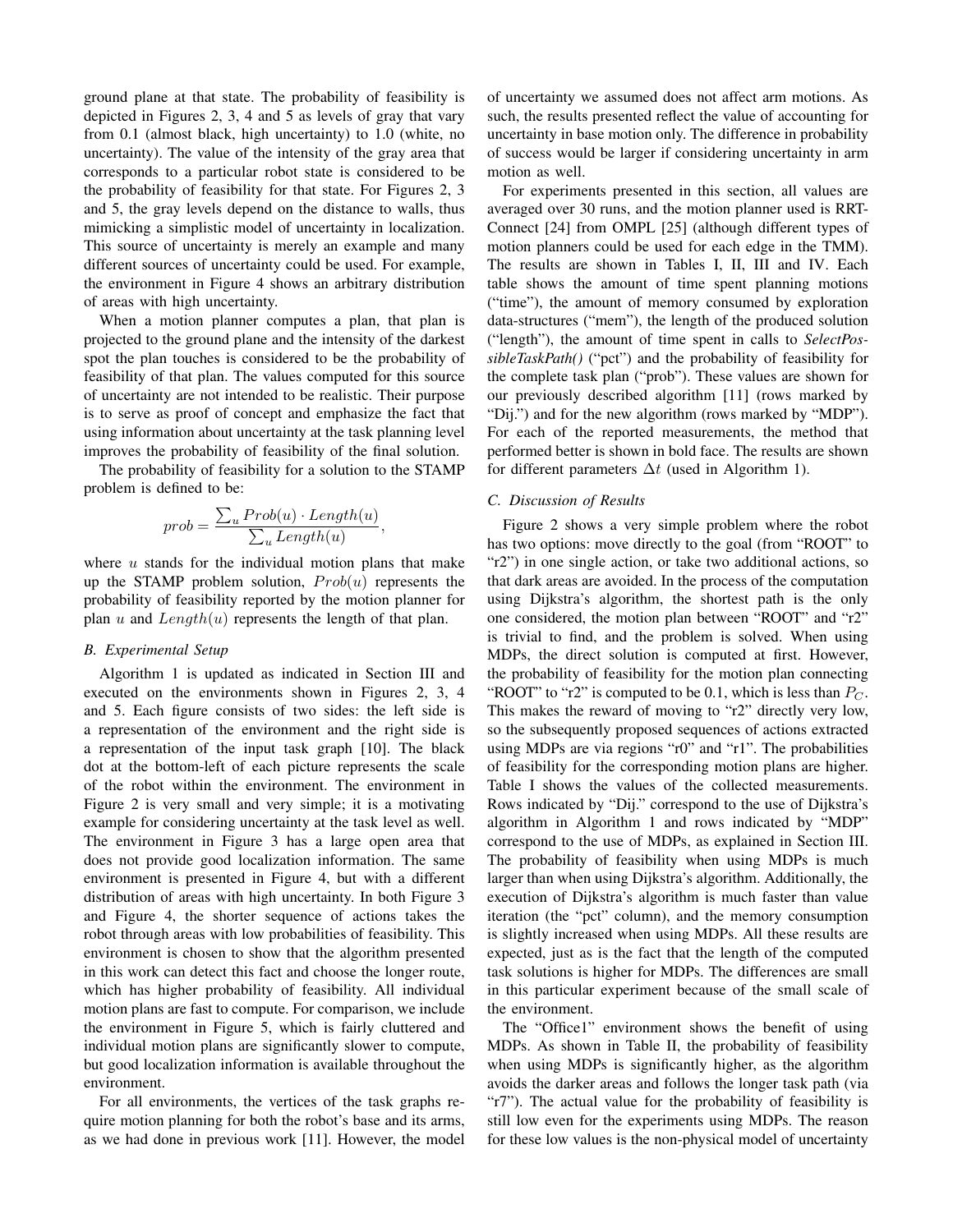



Fig. 2. Motivating example for considering uncertainty. The obvious shorter path is to move from "ROOT" to "r2", crossing the dark area. Considering uncertainty produces the longer solution, via the "r0" and "r1" regions, thus avoiding dark areas.

| $\Delta t$ (s) |            | time(s) | mem (MB)          | $pct$ (ms) | length | prob |
|----------------|------------|---------|-------------------|------------|--------|------|
| 0.10           | Dij.       | 0.04    | 0.00              | 0.2        | 12.66  | 0.07 |
|                | <b>MDP</b> | 0.10    | 0.01              | 77.2       | 13.35  | 0.58 |
| 0.50           | Dij.       | 0.04    | 0.00              | 0.2        | 12.52  | 0.07 |
|                | <b>MDP</b> | 0.10    | 0.01              | 84.5       | 13.38  | 0.57 |
| 1.00           | Dij.       | 0.04    | 0.00              | 0.2        | 12.53  | 0.07 |
|                | <b>MDP</b> | 0.10    | 0.01              | 81.0       | 13.37  | 0.56 |
| 2.00           | Dij.       | 0.04    | $\overline{0.00}$ | 0.2        | 12.72  | 0.07 |
|                | <b>MDP</b> | 0.11    | 0.01              | 62.9       | 13.43  | 0.56 |

TABLE I EXPERIMENTAL RESULTS FOR THE MOTIVATING EXAMPLE (FIGURE 2).

that was used and the fact that in this work, motion planners ignored the uncertainty information. Motion planners that incorporate uncertainty do exist but were not used here. The time spent computing motion plans (the "time" column) shows similar values for the compared approaches. However, the time spent proposing task plans is much higher for MDPs (the "pct" column).

The observations made for the "Office1" environment hold true for the "Office1<sup>∗</sup> " environment as well, although the distribution of uncertainty is very different. In fact, the difference in terms of probability of feasibility between the previous variant using Dijkstra's algorithm and the proposed variant using MDPs is much more significant.

"Office2" is a version of "Office1" that includes fewer dark areas. As expected, the probability of feasibility does not really vary when using MDPs rather than Dijkstra's algorithm, as shown in Table IV. More time is spent motion planning due to the difficulty of the individual planning problems. The length of the produced solution paths varies because the approach of selecting paths using MDPs also considers probability of feasibility, as opposed to the approach using Dijkstra's algorithm. As a result, the MDP-based approach has a much lower chance of considering both possible task paths. Since the motion plans that make up the solution for a particular path in the task graph are different, the lengths of the the solutions produced with Dijkstra's algorithm and ones produced with MDPs will differ.



Fig. 3. Left: The "Office1" environment with uncertainty map for localization. Darker areas cause poor localization. Right: The task graph for the task to solve.

| $\Delta t$ (s) |            | time(s) | mem (MB) | pct $(ms)$ | length | prob |
|----------------|------------|---------|----------|------------|--------|------|
| 0.10           | Dij.       | 0.47    | 0.04     | 1.6        | 51.36  | 0.38 |
|                | <b>MDP</b> | 0.53    | 0.04     | 2011.1     | 56.21  | 0.46 |
| 0.50           | Dij.       | 0.47    | 0.04     | 2.0        | 49.25  | 0.34 |
|                | <b>MDP</b> | 0.55    | 0.04     | 2007.4     | 56.18  | 0.46 |
| 1.00           | Dij.       | 0.51    | 0.04     | 1.7        | 47.72  | 0.31 |
|                | <b>MDP</b> | 0.54    | 0.04     | 2022.7     | 57.28  | 0.47 |
| 2.00           | Dij.       | 0.49    | 0.04     | 1.8        | 46.99  | 0.32 |
|                | <b>MDP</b> | 0.55    | 0.04     | 2080.9     | 55.20  | 0.45 |

TABLE II EXPERIMENTAL RESULTS FOR THE "OFFICE1" PROBLEM (FIGURE 3).



Fig. 4. Left: The "Office1∗" environment with an arbitrary distribution of areas that mark low probability of feasibility. Right: The task graph for the task to solve.

| $\Delta t$ (s) |            | time(s) | mem (MB) | pct (ms) | length | prob |
|----------------|------------|---------|----------|----------|--------|------|
| 0.10           | Dij.       | 0.46    | 0.04     | 2.0      | 51.97  | 0.50 |
|                | <b>MDP</b> | 0.58    | 0.05     | 1991.9   | 57.99  | 0.74 |
| 0.50           | Dij.       | 0.52    | 0.04     | 2.1      | 49.82  | 0.37 |
|                | <b>MDP</b> | 0.56    | 0.04     | 2057.8   | 56.91  | 0.75 |
| 1.00           | Dij.       | 0.53    | 0.04     | 1.9      | 47.12  | 0.26 |
|                | <b>MDP</b> | 0.62    | 0.04     | 2061.9   | 58.04  | 0.75 |
| 2.00           | Dij.       | 0.53    | 0.04     | 1.8      | 49.50  | 0.37 |
|                | <b>MDP</b> | 0.58    | 0.04     | 2083.4   | 57.29  | 0.74 |
|                |            |         |          |          |        |      |

TABLE III

EXPERIMENTAL RESULTS FOR THE "OFFICE1\*" PROBLEM (FIGURE 4).